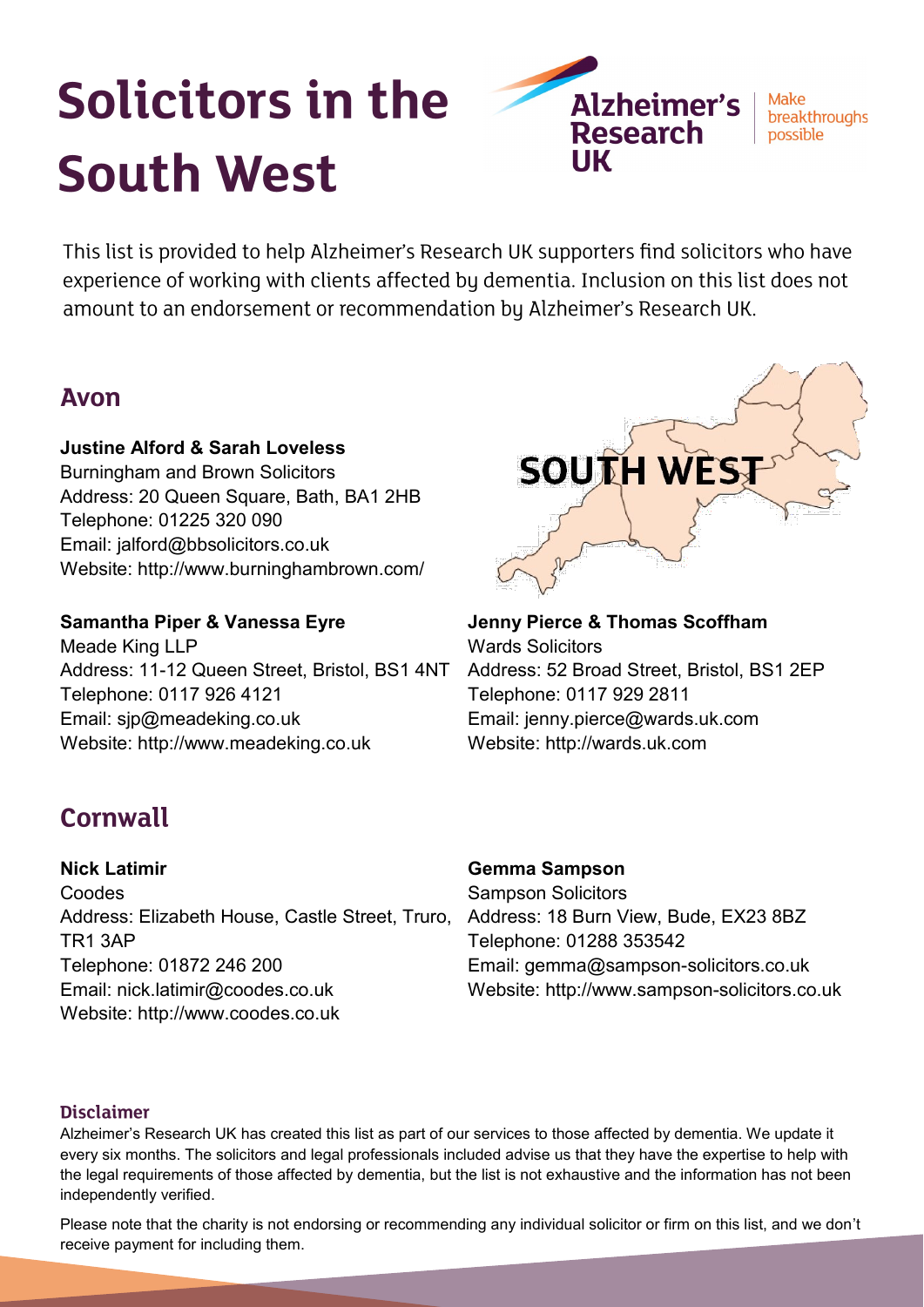### **Alan Gates**

Thurstan Hoskin Solicitors Address: Chynoweth, Chapel Street, Redruth, TR15 2BY Telephone: 01209 213 646 Email: alan@thurstanhoskin.co.uk Website: http://www.thurstanshoskin.co.uk

### **Peter Clive Hart & Kathryn Brooker**

Waller and Hart Solicitors Limited Address: Hazelberry, 29 Basset Road, Camborne, TR14 8SH Telephone: 01209 714 064 Email: solicitors@wallerandhart.co.uk Website: http://www.wallerandhart.co.uk

# **Devon**

### **Charlie Siegle**

Kitsons LLP Address: The Forum, Barnfield Road, Exeter, EX1 1QR Telephone: 01392 455555 Email: charlie.siegle@kitsons-solicitors.co.uk Website: https://www.kitsons-solicitors.co.uk/

## **Lynn Smith & Stephen Craig**

Kitsons LLP Address: Minerva House, Orchard Way, Edginswell Park, Torquay, TQ2 7FA Telephone: 01803 202 020 Email: lynn.smith@kitsons-solicitors.co.uk Website: http://www.kitsons-solicitors.co.uk

## **Domenica Fazio & Judith Bosworth**

Milford & Dormor Solicitors Address: Seaton House, Marine Place, Seaton, EX12 2QJ Telephone: 01297 20528 Email: d.fazio@milfordanddormor.co.uk Website: http://www.milfordanddormor.co.uk

## **Marjorie Creek**

Kitsons LLP Address: Ashleigh Way, Langate Business Park, Plympton, Plymouth, PL7 5JX Telephone: 01752 603040 Email: marjorie.creek@kitsons-solicitors.co.uk Website: https://www.kitsons-solicitors.co.uk/

#### **Sarah Hargreaves**

Michelmores LLP Address: Woodwater House, Pynes Hill, Exeter, EX2 5WR Telephone: 01392 687 439 Email: sarah.hargreaves@michelmores.com Website: http://www.michelmores.com

#### **Hilary Cragg & David Cornelius**

Nash & Co Solicitors LLP Address: Beaumont House, Beaumont Park, Plymouth, PL4 9BD Telephone: 01752 827 047 Email: hcragg@nash.co.uk Website: http://www.nash.co.uk

#### **Disclaimer**

Alzheimer's Research UK has created this list as part of our services to those affected by dementia. We update it every six months. The solicitors and legal professionals included advise us that they have the expertise to help with the legal requirements of those affected by dementia, but the list is not exhaustive and the information has not been independently verified.

Please note that the charity is not endorsing or recommending any individual solicitor or firm on this list, and we don't receive payment for including them.



Make breakthroughs possible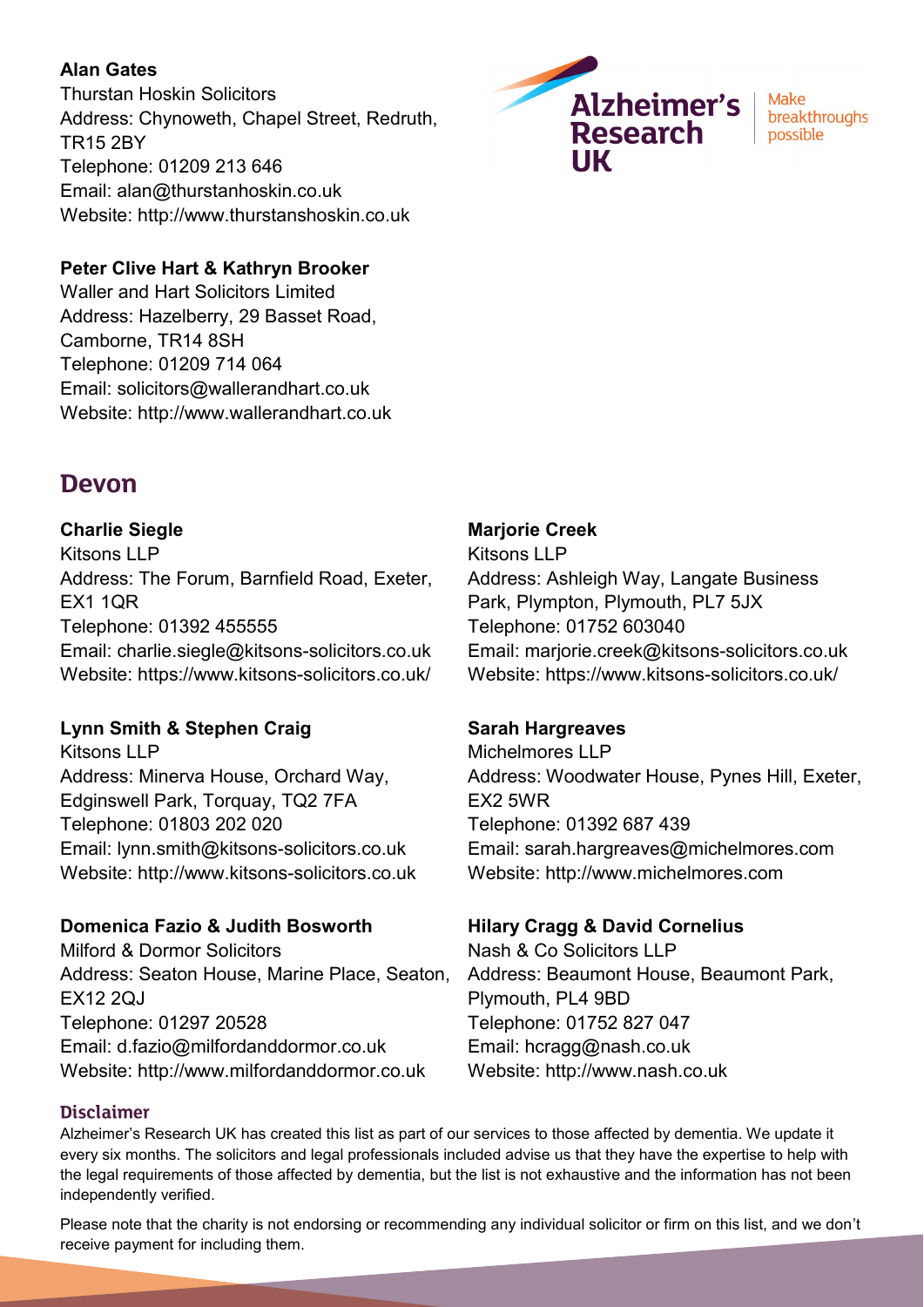#### **Anne Slade**

Peter Peter & Wright Solicitors Address: Grenville House, The Quay, Bideford, EX39 2EZ Telephone: 01237 472 233 Email: toplegalteddy@yahoo.co.uk Website: http://www.peterslaw.co.uk



Make breakthroughs possible

#### **Simon Stevenson**

Thompson and Jackson Solicitors Address: 4-5 St Lawrence Rd, Plymouth, PL4 6HR Telephone: 01752 665 037 Email: simon@thompsonandjackson.co.uk Website: http://www.thompsonandjackson.co.uk

# **Dorset**

**Stuart Bradford** Coles Miller Solicitors LLP Address: 44-46 Parkstone Road, Poole, BH15 2PG Telephone: 01202 673 011 Email: sbradford@coles-miller.co.uk Website: http://www.coles-miller.co.uk

#### **Nicola Hall**

Ellis Jones Address: 14a Haven Road, Canford Cliffs, Poole, BH13 7LP Telephone: 01202 709 898 Email: nicola.hall@ellisjones.co.uk Website: http://www.ellisjones.co.uk

#### **Chris Keenan**

Humphries Kirk Solicitors Address: Glebe House, North Street, Wareham, BH20 4AN Telephone: 01929 552 471 Email: c.keenan@hklaw.eu Website: http://www.hklaw.eu

#### **Anthony Weber & Jenny Oxley**

Coles Miller Solicitors LLP Address: 6 Arrowsmith Court, 10 Station Approach, Broadstone, BH18 8AX Telephone: 01202 694 891 Email: aweber@coles-miller.co.uk Website: http://www.coles-miller.co.uk

#### **Sally Runnacles**

Farnfields Solicitors Address: The Square, Gillingham, SP8 4AX Telephone: 01747 825432 Email: sally.runnacles@farnfields.com Website: http://www.farnfields.com

#### **Magdalena Lipinska**

Lester Aldridge Solicitors 31 Oxford Road Bournemouth, Bournemouth BH8 8EX Telephone: 01202 702684 Email: Magdalena.lipinska@la-law.com Website: www.lesteraldridge.com

#### **Disclaimer**

Alzheimer's Research UK has created this list as part of our services to those affected by dementia. We update it every six months. The solicitors and legal professionals included advise us that they have the expertise to help with the legal requirements of those affected by dementia, but the list is not exhaustive and the information has not been independently verified.

Please note that the charity is not endorsing or recommending any individual solicitor or firm on this list, and we don't receive payment for including them.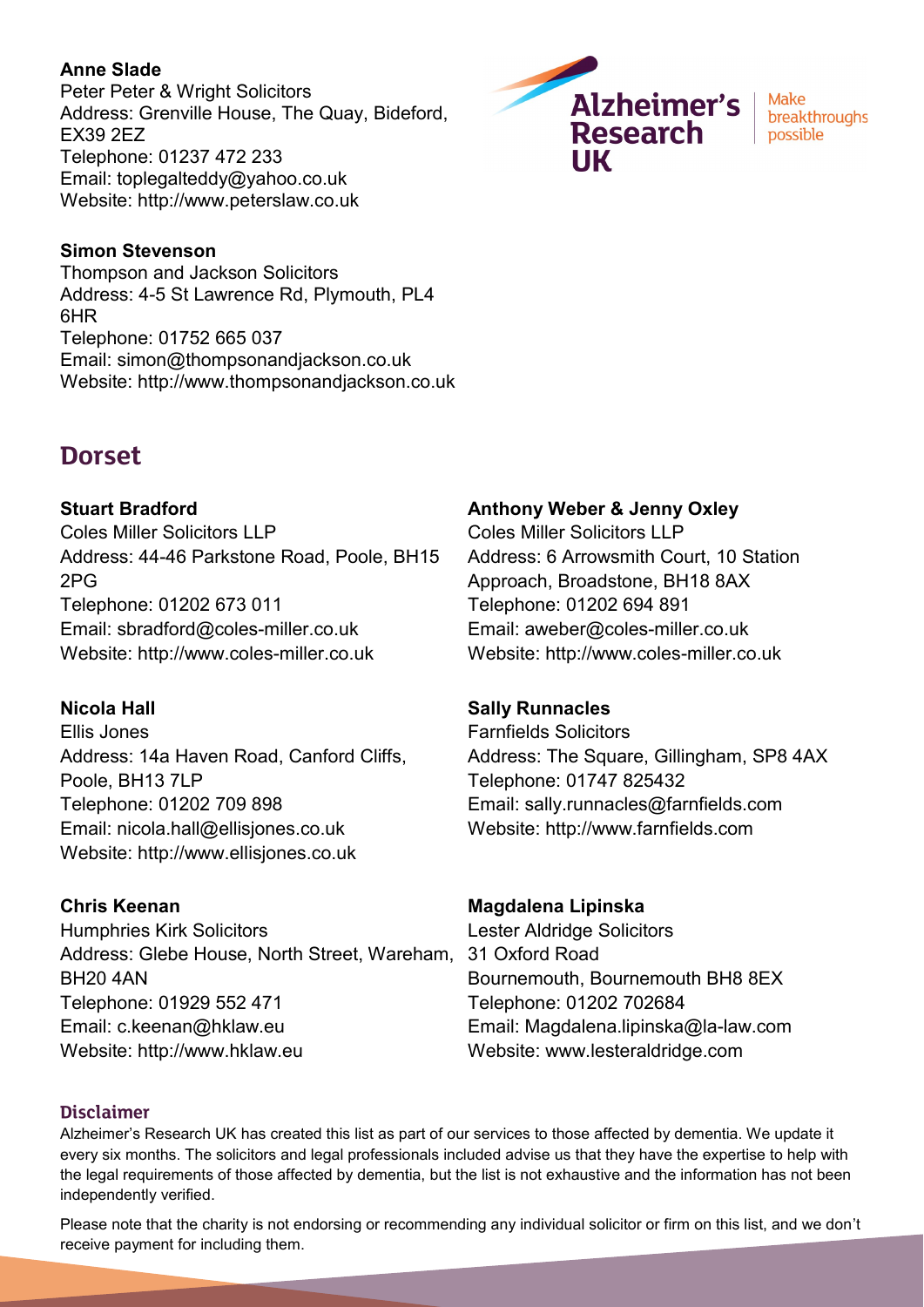**Simon Whipple** The Carer' Legal Centre Address: 109 Burley Road, Bransgore, Christchurch, BH23 8AY Telephone: 01425 674 844 Email: carerslegalcentre@googlemail.com



Make breakthroughs possible

# **Somerset**

**David Sinclair**

Acorn Solicitors Address: 50 Upper High Street, Taunton, TA1 3PY Telephone: 01823 273 010 Email: info@acornsolicitors.co.uk Website: http://www.acornsolicitors.com

**Corran Caley**

Barrington & Sons Ltd Address: 60 High Street, Burnham-on-Sea, TA8 1AG Telephone: 01278 782 371 Email: ccaley@barrington-sons.co.uk Website: http:///www.barrington-sons.co.uk

# "I am totally committed to working in the best interests of those who are living with dementia to support them and their loved ones."

## **Caroline Fletcher**

Harris & Harris Address: 11 Stony Street, Frome, BA11 1BU Telephone: 01373 463 366 Email: caroline.fletcher@harris-harris.co.uk Website: http://www.harris-harris.co.uk

## **Jennifer Brading**

**PowellsLaw** Address: 7-13 Oxford Street, Weston super Mare, BS27 3BH Telephone: 01934 637 931 Email: brading@powellslaw.com Website: http://www.powellslaw.com

#### **William Bennett**

Milford & Dormor Solicitors Address: 45 Fore Street, Chard, TA20 1PT Telephone: 01460 61000 Email: b.bennett@milfordanddormor.co.uk Website: http://www.milfordanddormor.co.uk

## **Nicola McIntyre & Hilary Askew**

Stokes Partners LLP Address: Kingfisher House, Market Square, Crewkerne, TA18 7LH Telephone: 01460 279 279 Email: nmcintyre@stokespartners.co.uk Website: http://www.stokespartners.co.uk

#### **Disclaimer**

Alzheimer's Research UK has created this list as part of our services to those affected by dementia. We update it every six months. The solicitors and legal professionals included advise us that they have the expertise to help with the legal requirements of those affected by dementia, but the list is not exhaustive and the information has not been independently verified.

Please note that the charity is not endorsing or recommending any individual solicitor or firm on this list, and we don't receive payment for including them.